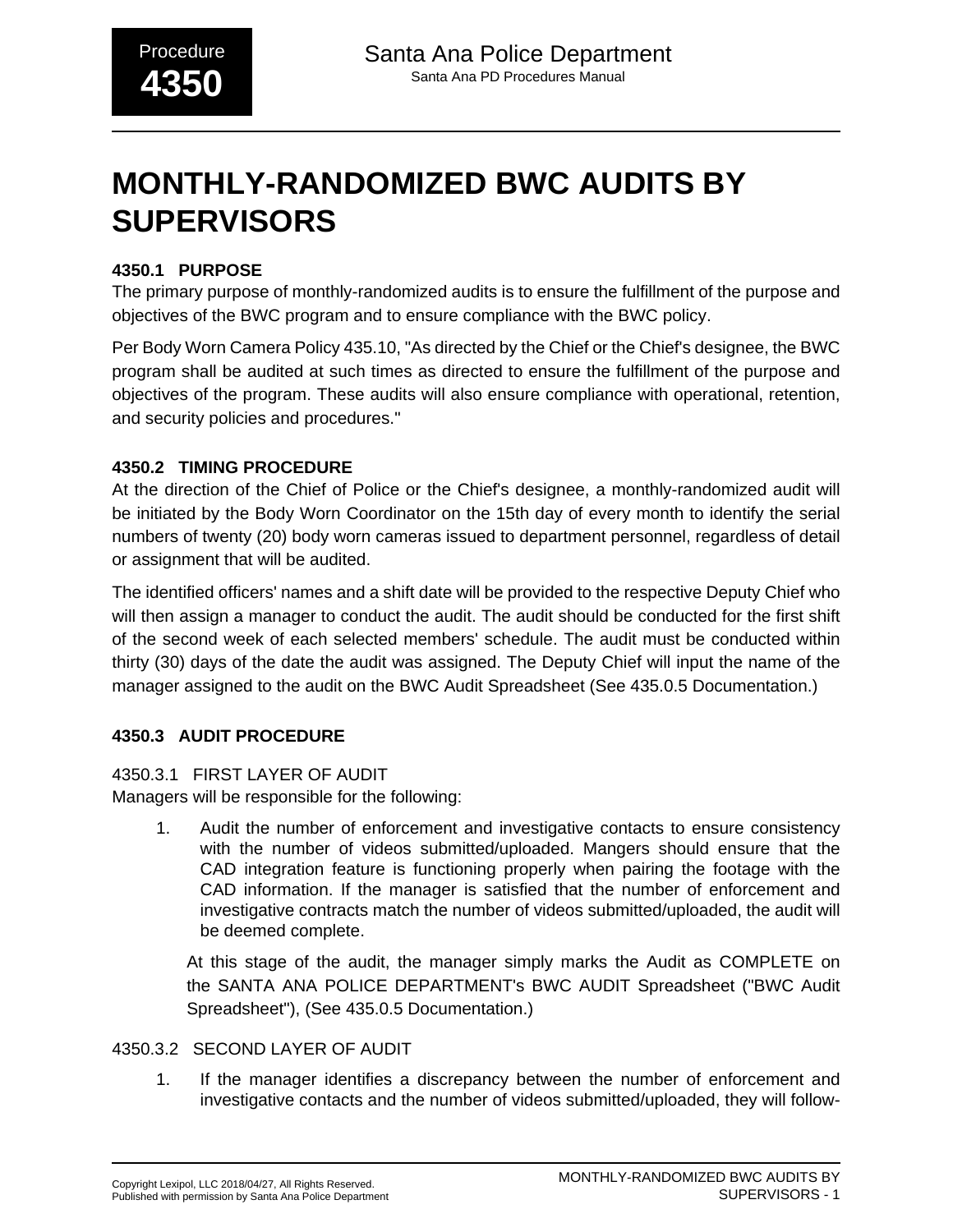# MONTHLY-RANDOMIZED BWC AUDITS BY SUPERVISORS

up with the officer in person to determine the reason(s) for any inconsistency. This should be done within ten (10) days of the observation of the discrepancy.

- A. If the manager is satisfied with the reason(s) provided, no further action is required.
- B. Any questions or concerns regarding the employee's compliance with the BWC policy or procedure that becomes apparent as a result of a monthly-randomized audit will initially be treated and handled as a training issue. The manager may direct remedial training and/or counseling and may note such discrepancy in a Supervisory Log.
- 2. If the manager identifies a discrepancy between the number of enforcement and investigative contacts and the number of videos submitted/uploaded and is: (1) not satisfied with the reason(s) provided and/or (2) this is the second time a members' BWC has been audited and the results are inconsistent, the manager shall then review the BWC footage as set forth in 435.0.3.2.3.
- 3. The manager will view the identified officer's BWC footage (from that specific date) in its entirety to ensure compliance with the BWC policy and procedure. In an effort to maintain the employee's confidentially during the auditing process, the manager shall view the footage in private.
	- A. Examples of the inquires to be made during the audit include but are not limited to the following:
		- I. Was the BWC in buffer mode?
		- II. Was the BWC activated in conformance with the BWC policy?
		- III. If the recording was stopped, was it stopped in accordance with the BWC policy?
		- IV. Is the footage viewed consistent with the police report for the corresponding incident?
- 4. If a policy/procedure violation and/or violation of law is observed/discovered during the viewing of the footage, the manager shall confer with the affected Bureau Commander to determine how to handle the alleged violation. Violations other than flagrant/serious or obvious violations of the law may be handled at the bureau level. In serious situations, the alleged violation shall be immediately communicated to the Chief of Police and referred to Professional Standards for an administrative investigation.
	- A. Any observed misconduct during the monthly-randomized audit, may serve as the basis for potential discipline. Employees shall not lose or give up their Fifth Amendment right against self-incrimination by providing BWC footage captured on their department issued BWC device.

#### **4350.4 VIOLATIONS**

A second violation of the employee's compliance with BWC policy or procedure within one (1) year from the date of the first violation shall be forwarded to Professional Standards for an administrative investigation. A second violation may subject the employee to discipline. All policy violations shall be handled in accordance with Department Order 120.